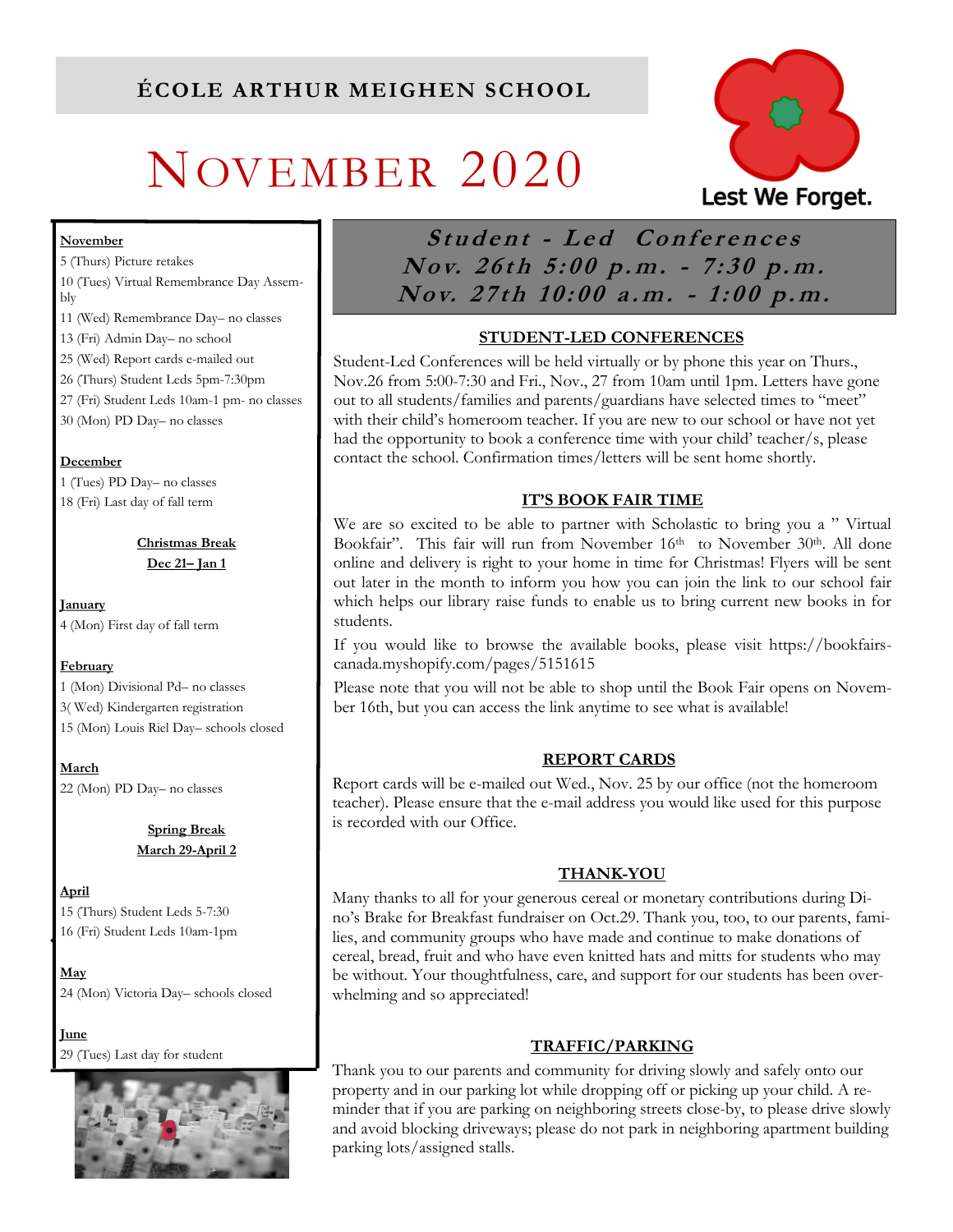#### **RETURN TO SCHOOL PLAN**

EAMS' Return to School Plan is always being updated to reflect changes. This can be found on both the school division's and EAMS' school website.

Link: [http://www.plpsd.mb.ca/uploads/ck/files/EAMS%20Return%20to%20School%20Plan--REVISED%20Oct%](http://www.plpsd.mb.ca/uploads/ck/files/EAMS%20Return%20to%20School%20Plan--REVISED%20Oct%202020.pdf) [202020.pdf](http://www.plpsd.mb.ca/uploads/ck/files/EAMS%20Return%20to%20School%20Plan--REVISED%20Oct%202020.pdf)

#### **WATER BOTTLES**

Due to our water fountains being unavailable for students this year, we are seeing a large increase in the number of cups we are providing for students. We would like to remind parents to please send your child with a water bottle to use throughout the day. We have had a few water bottle filling stations installed for easy and safe refills.

#### **CONSTRUCTION/RENOVATION/GR. 8 RELOCATION**

As shared in the media last month, ÉAMS is excited to inform our school community that a long-awaited renovation project is about to begin. The area of our school formerly used as an auto shop (when our school was Arthur Meighen High School), is set to be transformed. The construction phase of the project will take place this school year, with the formal start date anticipated for late December. As a result of the construction, all of our grade 8 students will be relocating to the upper floor/west wing of the PCI West building. The last day of classes for our Grade 8's will be on Friday, December 18, 2020. As our EAMS enrolment continues to grow, we are in need of additional classroom space and this new design will add 6 spacious classrooms and a new accessible washroom.

#### **GR. 7 RELOCATION TO LARGER AREAS WITHIN OUR SCHOOL**

To accommodate further distancing, last week, four of our Grade 7 classes relocated to larger areas. 7B and 7S have relocated to the gym, 7D to the Music Room, and 7DV to the library. To ensure continued library services, books of interest or books requested are taken to those classes by our librarian, Mrs. Cooper. She is also continuing with any supports in those classrooms. PE classes will continue to be outside when weather allows, otherwise activities will take place within these new spaces.

#### **BREAKFAST CLUB**

EAMS runs a breakfast club for all interested students. Due to COVID restrictions, we are unable to sit down together as in past years and enjoy breakfast together. As our gym is being used to house gr. 7 homerooms at this time, breakfast is currently being served in front of the canteen/counselling area. Cohorts are called down in a safe and staggered manner. Thanks to the generous donations of cereal and funds from our community members, we are able to keep our program running.

#### **THRILLER DANCE**

Our students showed great school spirit on Friday performing the Thriller Dance outdoors in their cohort groups. Students practiced in Physical Education class and at home to perfect and memorize the moves. Great school spirit was shown and lots of fun had by all.

#### **TERRY FOX WALK**

Close to \$800 was raised by EAMS to donate to the Terry Fox Foundation. The provincial office sent the following message for EAMS: The overwhelming amount of support from our schools in Manitoba is something we could have never fathomed. We are thrilled that Terry's mission continues to live on through your school's dedication. We appreciate your support of The Terry Fox Foundation and ensuring the next generation continues the fight against cancer on behalf of Terry Fox.

On behalf of the Manitoba office, Thank you.